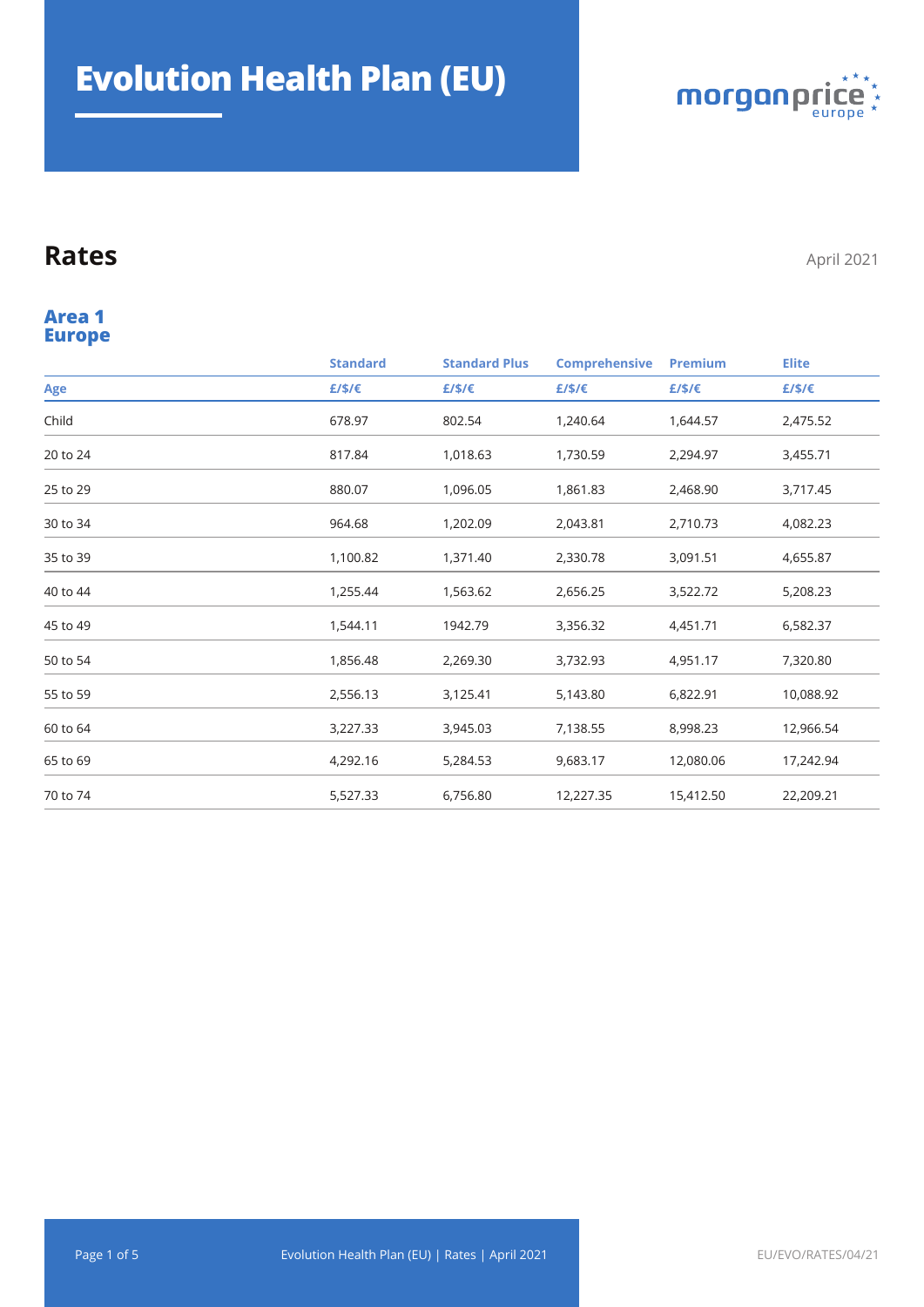

#### **Worldwide excluding USA, China, Singapore and Hong Kong Area 2**

|          | <b>Standard</b> | <b>Standard Plus</b> | <b>Comprehensive</b> | Premium   | <b>Elite</b> |
|----------|-----------------|----------------------|----------------------|-----------|--------------|
| Age      | $E/S/\epsilon$  | £/\$/€               | £/\$/€               | £/\$/€    | E/S/E        |
| Child    | 753.39          | 877.53               | 1,317.62             | 1,747.47  | 3,455.45     |
| 20 to 24 | 898.55          | 1,119.33             | 1,902.07             | 2,523.42  | 3,588.35     |
| 25 to 29 | 980.23          | 1,246.17             | 2,189.05             | 2,904.20  | 3,976.93     |
| 30 to 34 | 1,069.34        | 1,389.98             | 2,526.77             | 3,352.88  | 4,592.07     |
| 35 to 39 | 1,363.48        | 1,666.37             | 2,740.25             | 3,635.91  | 4,979.39     |
| 40 to 44 | 1,557.98        | 1,904.31             | 3,132.21             | 4,154.60  | 5,688.19     |
| 45 to 49 | 1,888.89        | 2,309.20             | 3,799.40             | 5,040.18  | 6,901.37     |
| 50 to 54 | 2,379.52        | 2,819.84             | 4,380.93             | 5,784.39  | 7,889.57     |
| 55 to 59 | 3,625.82        | 4,223.12             | 6,340.78             | 8,409.75  | 11,513.19    |
| 60 to 64 | 4,293.23        | 4,999.92             | 8,255.96             | 10,749.48 | 15,938.75    |
| 65 to 69 | 5,498.94        | 6,461.11             | 10,859.66            | 14,296.10 | 21,395.81    |
| 70 to 74 | 6,983.23        | 8,139.59             | 13,463.37            | 17,561.90 | 26,080.64    |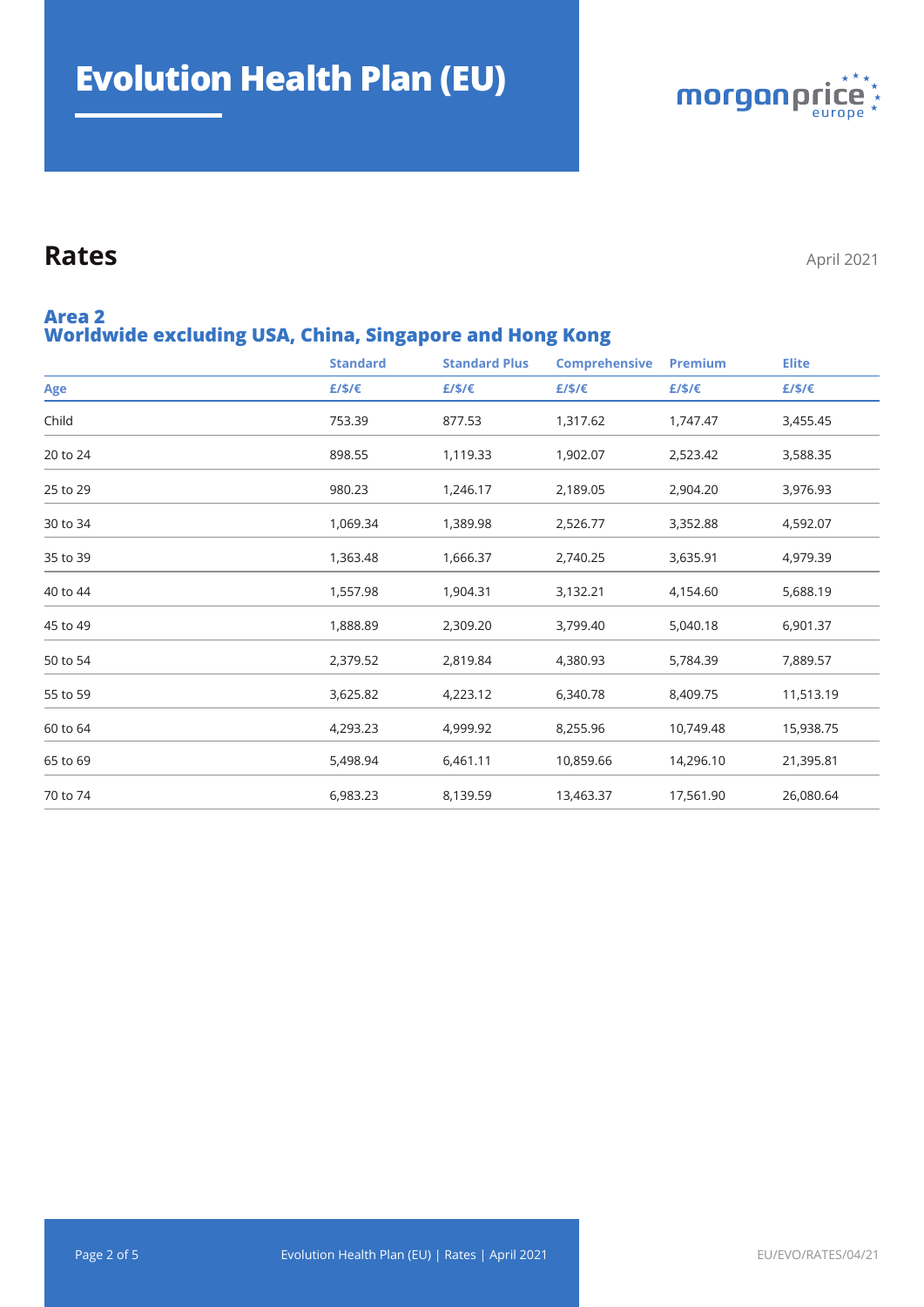

#### **Worldwide excluding USA Area 3**

|          | <b>Standard</b> | <b>Standard Plus</b> | <b>Comprehensive</b> | <b>Premium</b> | <b>Elite</b> |
|----------|-----------------|----------------------|----------------------|----------------|--------------|
| Age      | £/\$/€          | E/S/E                | £/\$/€               | £/\$/€         | £/\$/€       |
| Child    | 975.29          | 1,135.98             | 1,705.69             | 2,262.14       | 4,473.16     |
| 20 to 24 | 1,163.18        | 1,448.99             | 2,462.27             | 3,266.63       | 4,645.19     |
| 25 to 29 | 1,268.92        | 1,613.20             | 2,833.77             | 3,759.54       | 5,148.21     |
| 30 to 34 | 1,384.28        | 1,799.36             | 3,270.95             | 4,340.38       | 5,944.53     |
| 35 to 39 | 1,765.05        | 2,157.15             | 3,547.30             | 4,706.76       | 6,445.91     |
| 40 to 44 | 2,016.84        | 2,465.16             | 4,054.71             | 5,378.22       | 7,363.49     |
| 45 to 49 | 2,445.22        | 2,989.32             | 4,918.39             | 6,524.62       | 8,933.97     |
| 50 to 54 | 3,080.34        | 3,650.33             | 5,671.21             | 7,488.01       | 10,213.21    |
| 55 to 59 | 4,693.69        | 5,466.90             | 8,208.27             | 10,886.58      | 14,904.04    |
| 60 to 64 | 5,557.69        | 6,472.51             | 10,687.52            | 13,915.41      | 20,633.04    |
| 65 to 69 | 7,118.49        | 8,364.05             | 14,058.06            | 18,506.59      | 27,697.32    |
| 70 to 74 | 9,039.93        | 10,536.87            | 17,428.61            | 22,734.23      | 33,761.94    |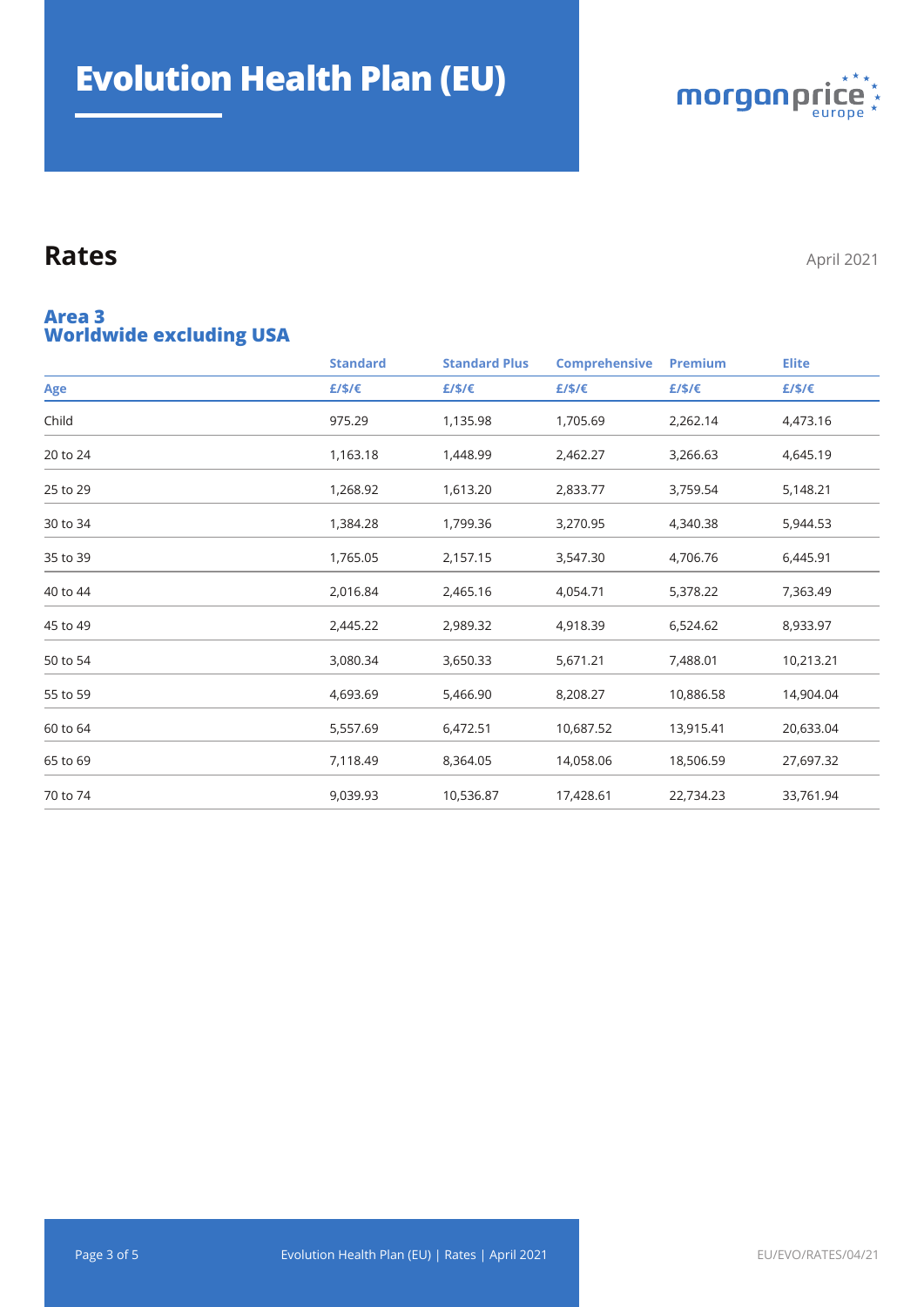

#### **Worldwide Area 4**

|          | <b>Standard</b> | <b>Standard Plus</b> | <b>Comprehensive</b> | <b>Premium</b> | <b>Elite</b> |
|----------|-----------------|----------------------|----------------------|----------------|--------------|
| Age      | E/S/E           | £/\$/€               | £/\$/€               | £/\$/€         | £/\$/€       |
| Child    | 1,350.95        | 1,573.55             | 2,640.67             | 3,300.26       | 7,179.13     |
| 20 to 24 | 1,611.23        | 2,007.11             | 3,811.96             | 4,765.63       | 7,455.25     |
| 25 to 29 | 1,757.70        | 2,234.57             | 4,387.09             | 5,484.75       | 8,262.58     |
| 30 to 34 | 1,917.49        | 2,492.45             | 5,063.92             | 6,332.06       | 9,540.61     |
| 35 to 39 | 2,444.93        | 2,988.05             | 5,491.75             | 6,866.57       | 10,345.30    |
| 40 to 44 | 2,793.67        | 3,414.70             | 6,277.29             | 7,846.29       | 11,817.95    |
| 45 to 49 | 3,387.06        | 4,140.74             | 7,614.41             | 9,518.72       | 14,338.46    |
| 50 to 54 | 4,266.85        | 5,056.38             | 8,779.88             | 10,926.81      | 16,391.59    |
| 55 to 59 | 6,501.65        | 7,572.68             | 13,376.44            | 16,283.81      | 23,922.08    |
| 60 to 64 | 7,698.43        | 8,965.61             | 17,416.67            | 20,842.94      | 33,114.74    |
| 65 to 69 | 9,860.45        | 11,585.74            | 22,909.44            | 27,696.90      | 44,452.48    |
| 70 to 74 | 12,521.98       | 14,595.50            | 28,402.24            | 34,047.32      | 54,185.82    |